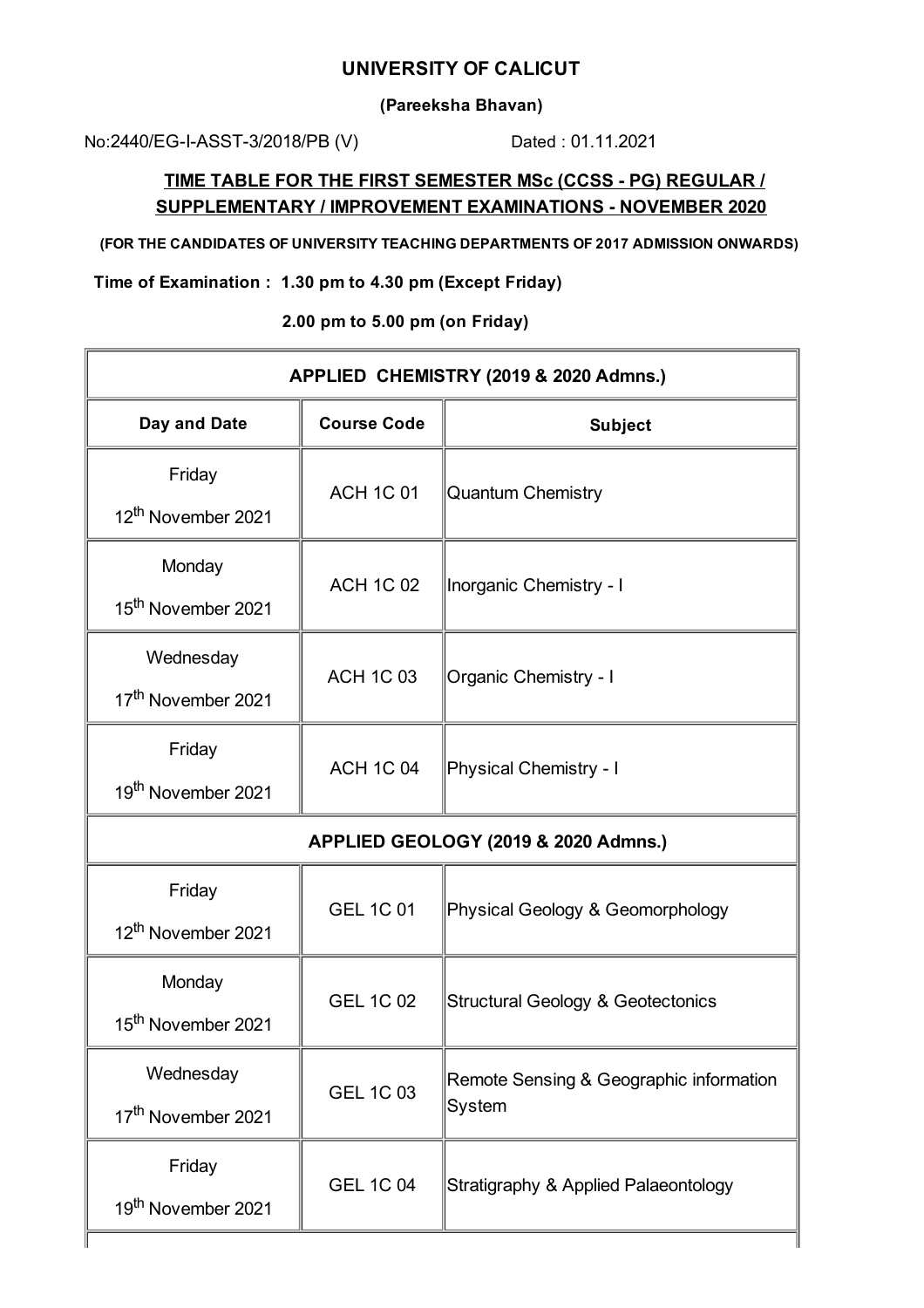| PLANT SCIENCE (2019 & 2020 Admns.)          |                  |                                         |
|---------------------------------------------|------------------|-----------------------------------------|
| Friday<br>12 <sup>th</sup> November 2021    | <b>BOT1C01</b>   | Viruses, Bacteria, Algae & Bryophytes   |
| Monday<br>15 <sup>th</sup> November 2021    | <b>BOT1C03</b>   | <b>Fungi and Plant Diseases</b>         |
| Wednesday<br>17 <sup>th</sup> November 2021 | <b>BOT1C05</b>   | Pteridophytes & Gymnosperms             |
| Friday<br>19 <sup>th</sup> November 2021    | <b>BOT1C07</b>   | Anatomy of Angiosperms & Microtechnique |
| APPLIED PSYCHOLOGY (2019 & 2020 Admns.)     |                  |                                         |
| Friday<br>12 <sup>th</sup> November 2021    | <b>PSY 1 C01</b> | Cognitive Psychology - I                |
| Monday<br>15 <sup>th</sup> November 2021    | <b>PSY 1 C02</b> | Personality & Personal Growth           |
| Wednesday<br>17 <sup>th</sup> November 2021 | <b>PSY 1 C03</b> | Research Methodology - I                |
| Friday<br>19 <sup>th</sup> November 2021    | <b>PSY 1 C04</b> | Applied Psychology                      |
| APPLIED ZOOLOGY (2019 & 2020 Admns.)        |                  |                                         |
| Friday<br>12 <sup>th</sup> November 2021    | ZOO 1C 01        | Biochemistry                            |
| Monday<br>15 <sup>th</sup> November 2021    | ZOO 1C 02        | <b>Biophysics &amp; Biostatistics</b>   |
| Wednesday<br>17 <sup>th</sup> November 2021 | ZOO 1C 03        | Biosphere Ecology                       |
| Friday                                      | ZOO 1C 04        | Systematics and Animal Behaviour        |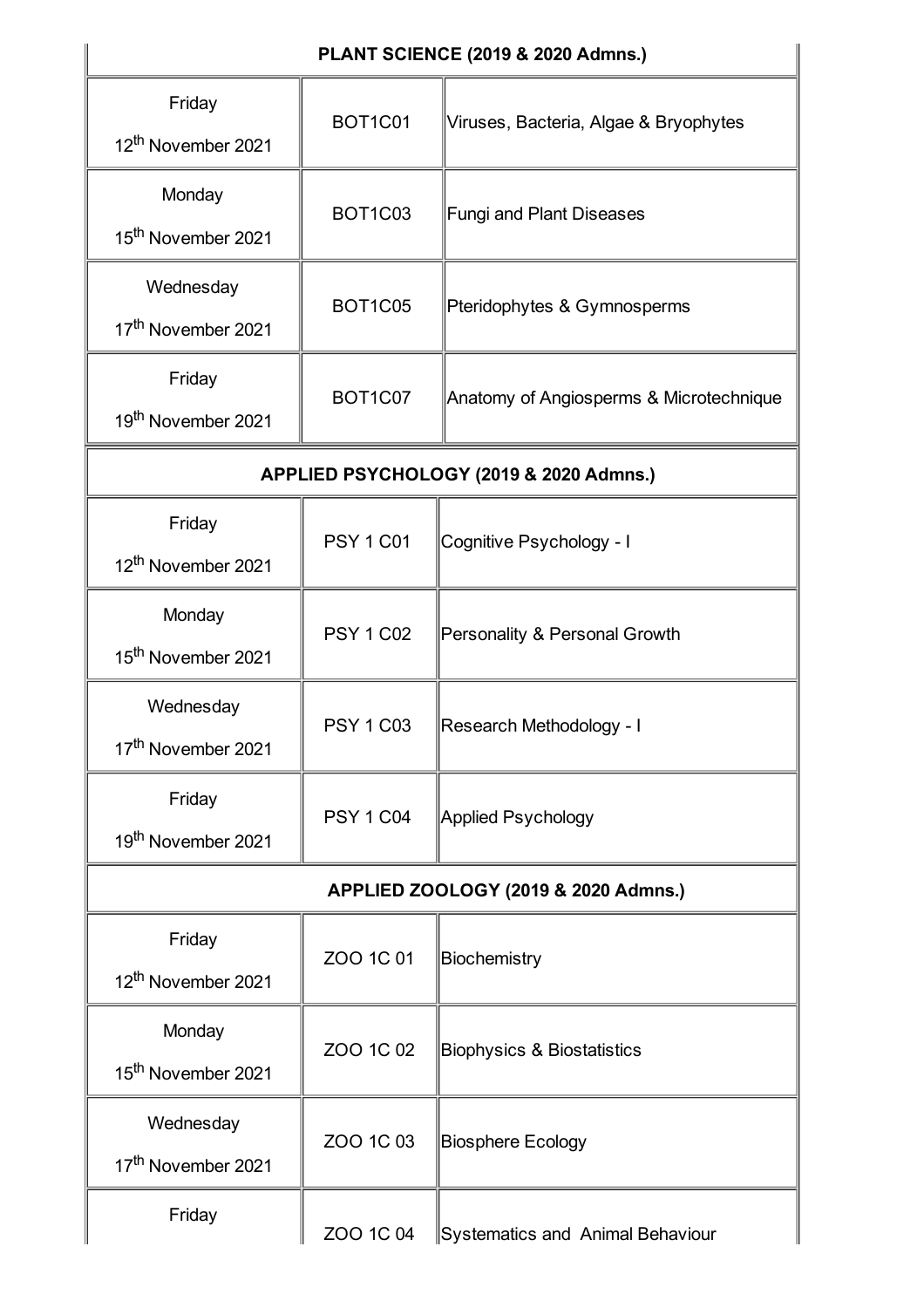| 19 <sup>th</sup> November 2021               |                  |                                                             |
|----------------------------------------------|------------------|-------------------------------------------------------------|
| <b>BIOCHEMISTRY (2019 &amp; 2020 Admns.)</b> |                  |                                                             |
| Friday<br>12 <sup>th</sup> November 2021     | <b>BCH 1C01</b>  | Analytical Biochemistry                                     |
| Monday<br>15 <sup>th</sup> November 2021     | <b>BCH 1C02</b>  | <b>Biological Macro Molecules and Structural</b><br>Biology |
| Wednesday<br>17 <sup>th</sup> November 2021  | <b>BCH 1C03</b>  | Microbiology and Immunochemistry                            |
|                                              |                  | COMPUTER SCIENCE (2019 & 2020 Admns.)                       |
| Friday<br>12 <sup>th</sup> November 2021     | CSC1C01          | Discrete Mathematical Structures                            |
| Monday<br>15 <sup>th</sup> November 2021     | <b>CSC1C02</b>   | Advanced Data Structures and Algorithms                     |
| Wednesday<br>17 <sup>th</sup> November 2021  | <b>CSC1C03</b>   | Principles of Programming Methodology                       |
| Friday<br>19 <sup>th</sup> November 2021     | CSC1C04          | Theory of Computation                                       |
| Monday<br>22 <sup>nd</sup> November 2021     | <b>CSC1C05</b>   | Computer Organization and Architecture                      |
|                                              |                  | <b>ENVIRONMENTAL SCIENCE (2019 &amp; 2020 Admns.)</b>       |
| Friday<br>12 <sup>th</sup> November 2021     | <b>ESW 1C 01</b> | Fundamentals of Ecology and Environment                     |
| Monday<br>15 <sup>th</sup> November 2021     | <b>ESW 1C 02</b> | Physical Processes in the Environment                       |
| Wednesday<br>17 <sup>th</sup> November 2021  | <b>ESW 1C03</b>  | Energy and Environment                                      |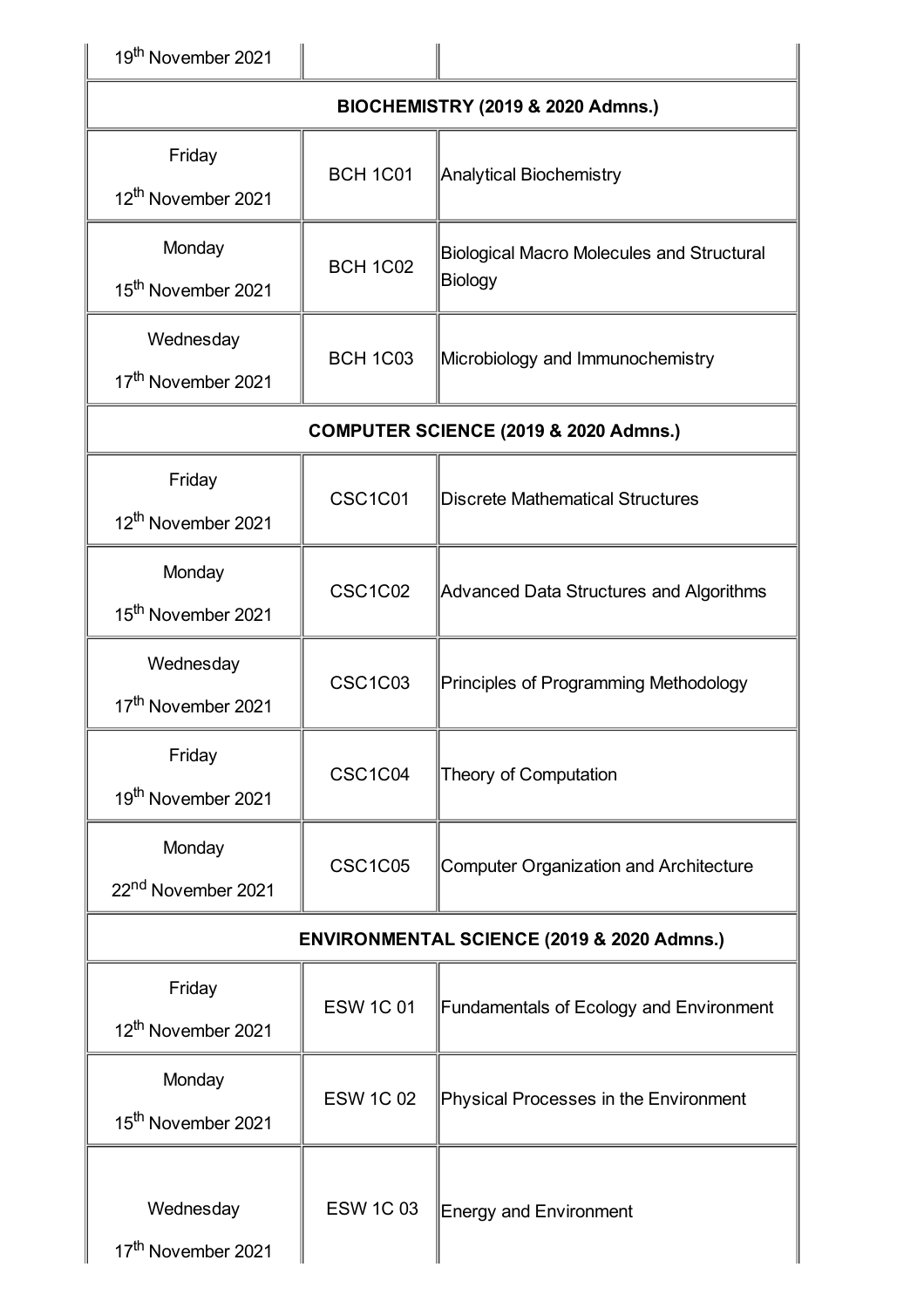| Friday<br>19 <sup>th</sup> November 2021    | <b>ESW 1C 04</b> | <b>Environmental Pollution and Waste</b><br>Management     |
|---------------------------------------------|------------------|------------------------------------------------------------|
| HUMAN PHYSIOLOGY (2019 & 2020 Admns.)       |                  |                                                            |
| Friday<br>12 <sup>th</sup> November 2021    | <b>PSG1C01</b>   | General Anatomy, General Physiology &<br>Blood             |
| Monday<br>15 <sup>th</sup> November 2021    | <b>PSG1C02</b>   | Microbiology, Immunology and Infectious<br><b>Diseases</b> |
| Wednesday<br>17 <sup>th</sup> November 2021 | <b>PSG1C03</b>   | <b>General Biochemistry and Metabolism</b>                 |
| <b>MATHEMATICS (2019 &amp; 2020 Admns.)</b> |                  |                                                            |
| Friday<br>12 <sup>th</sup> November 2021    | MAT1C01          | Algebra - I                                                |
| Monday<br>15 <sup>th</sup> November 2021    | MAT1C02          | Linear Algebra                                             |
| Wednesday<br>17 <sup>th</sup> November 2021 | MAT1C03          | Real Analysis - I                                          |
| Friday<br>19 <sup>th</sup> November 2021    | MAT1C04          | <b>Discrete Mathematics</b>                                |
| Monday<br>22 <sup>nd</sup> November 2021    | <b>MAT1C05</b>   | Number Theory                                              |
| MICROBIOLOGY (2019 & 2020 Admns.)           |                  |                                                            |
| Friday<br>12 <sup>th</sup> November 2021    | <b>MBG 1C01</b>  | Microbial Physiology and Microbial Genetics                |
| Monday<br>15 <sup>th</sup> November 2021    | <b>MBG 1C02</b>  | Microbial Enzymes and Secondary<br>Metabolism              |

Ť

Τ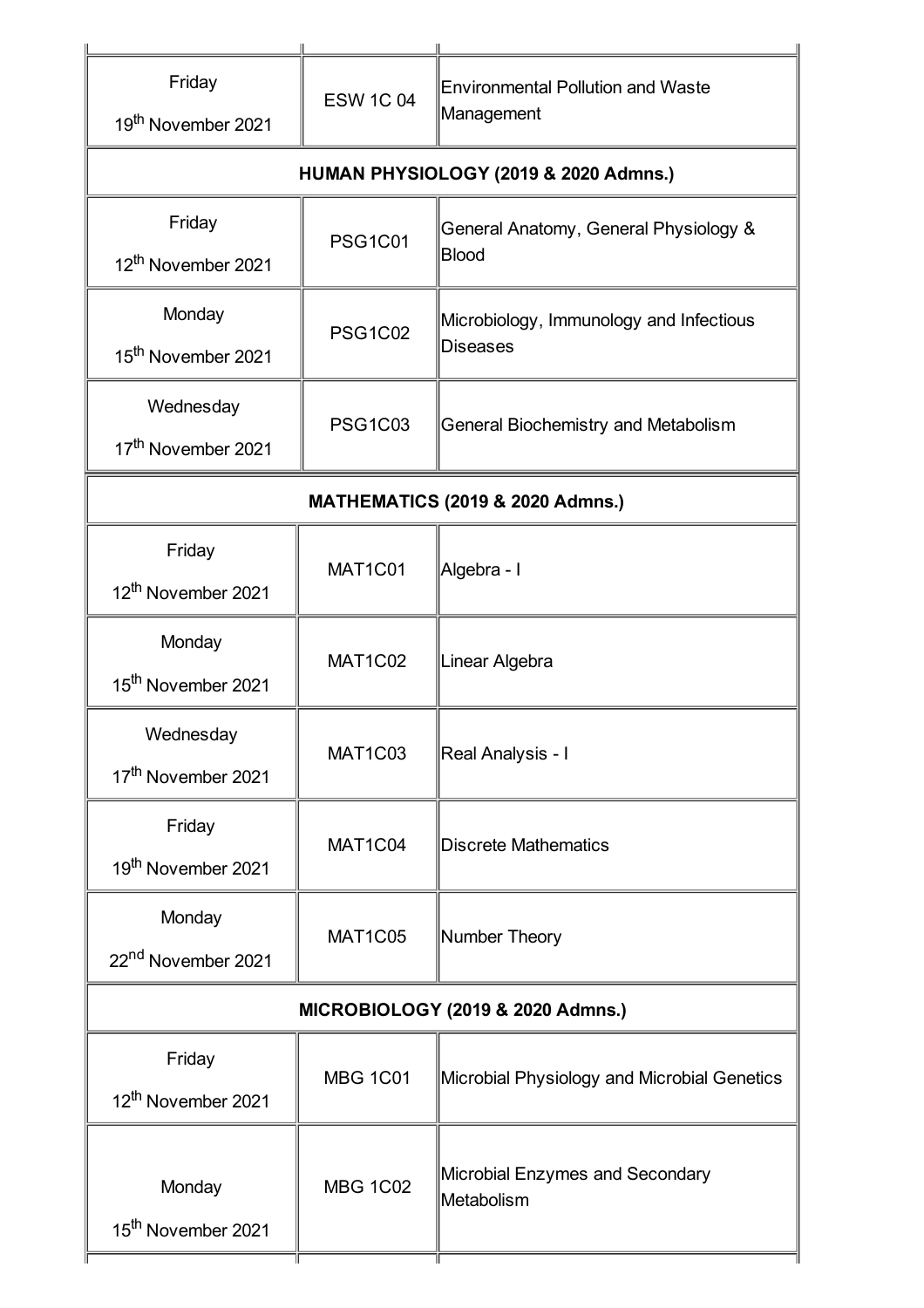Wednesday

17<sup>th</sup> November 2021

**PHYSICS (2019 & 2020 Admns.)**

| $111$ JICU (2019 & 2020 Admins.)            |                |                                           |
|---------------------------------------------|----------------|-------------------------------------------|
| Friday<br>12 <sup>th</sup> November 2021    | PHY1C01        | <b>Classical Mechanics and Chaos</b>      |
| Monday<br>15 <sup>th</sup> November 2021    | PHY1C02        | Mathematical Physics - I                  |
| Wednesday<br>17 <sup>th</sup> November 2021 | <b>PHY1C03</b> | Electrodynamics and Plasma Physics        |
| Friday<br>19 <sup>th</sup> November 2021    | PHY1C04        | Electronics                               |
| PHYSICS (2017 & 2018 Admns.)                |                |                                           |
| Wednesday<br>17 <sup>th</sup> November 2021 | <b>PHY1C03</b> | <b>Electrodynamics and Plasma Physics</b> |
| Friday<br>19th November 2021                | PHY1C04        | Electronics                               |
| <b>STATISTICS (2019 &amp; 2020 Admns.)</b>  |                |                                           |
| Friday<br>12 <sup>th</sup> November 2021    | STA1C01        | Mathematical Methods for Statistics - I   |
| Monday<br>15 <sup>th</sup> November 2021    | STA1C02        | Mathematical Methods for Statistics - II  |
| Wednesday<br>17 <sup>th</sup> November 2021 | <b>STA1C03</b> | Probability Theory - I                    |
| Friday<br>19 <sup>th</sup> November 2021    | STA1C04        | <b>Distribution Theory</b>                |